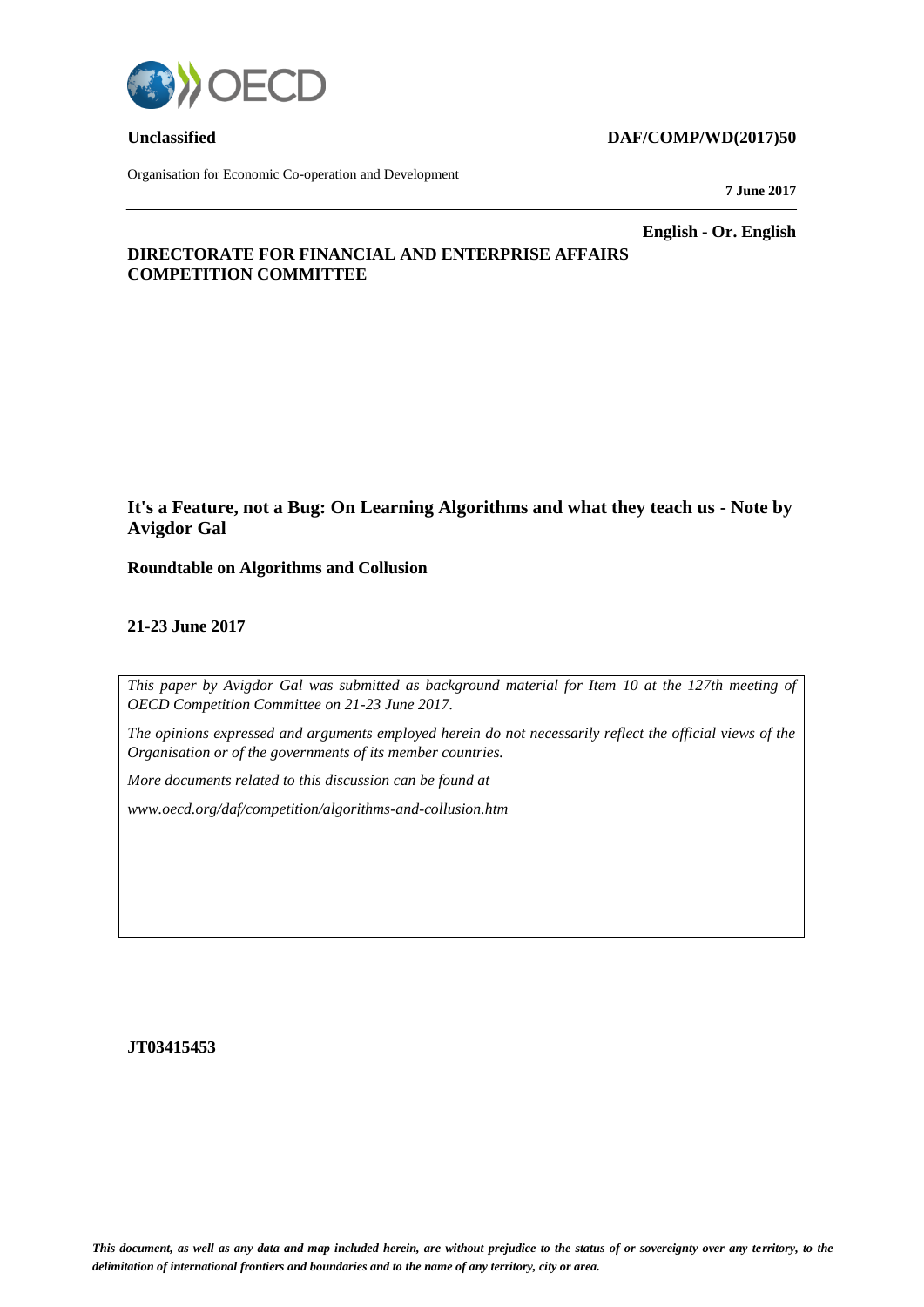# *It's a Feature, not a Bug: On Learning Algorithms and what they teach us*

#### Note by Avigdor Gal\*

#### **1. Introduction**

1. Algorithms, the recipe of any computational program, are considered to be an essential component of computer science<sup>1</sup>. Algorithms may be simple, such as those for sorting integers, or highly complex. What they all share is an exact sequential set of commands that allow a computer system to perform computational tasks. The efficiency of an algorithm is affected, inter alia, by the availability of data structures, which allow storing and retrieving data efficiently, and by the level of its complexity, which determines the time it may take an algorithm to perform its task in a worst-case scenario (which may be forever).

2. Algorithms come in various shapes and forms. Some algorithms are monolithic, encompassing every aspect of the computational process. Others may perform only part thereof, leaving other tasks to other algorithms. Some are designed for sequential execution while others are meant to be run distributed and in parallel. Yet, their main essence remains the same: given an appropriately designed input, a sequence of commands is performed over this input to generate an output in a clearly defined format<sup>2</sup>.

3. Recent years have seen an increased interest in a specific class of algorithms, Machine Learning (ML) algorithms<sup>3</sup>. Such algorithms are at the backend of what many believed to be part of human beings realm alone. IBM introduced Watson, a winner of the American popular show Jeopardy<sup>4</sup>. Google introduced AlphaGo, a Go winner<sup>5</sup>. Autonomous driving vehicles<sup>6</sup> are no longer science fiction, language translators have shown an immense improvement, and we all have our personal assistants listening and reacting to our vocal commands over the phone. The impact ML algorithms have on the new digital economy stretches far beyond what many sceptical researchers thought possible. So much so that ML algorithms have invoked many primeval concerns and fears brought forward in well-known movies such as the Matrix<sup>7</sup>.

 $\overline{a}$ 

<sup>\*</sup> Professor at Faculty of Industrial Engineering & Management, Technion – Israel Institute of Technology. The author would like to thank Arik Senderovich for useful comments.

<sup>&</sup>lt;sup>1</sup> T. H. Cormen, C. E. Leiserson, R. L. Rivest, and C. Stein. Introduction to Algorithms. The MIT Press, 2nd edition, 2001.

 $2^2$  R. A. Wilson and F. C. Keil. The MIT Encyclopedia of the Cognitive Sciences. The MIT Press, 1999.

<sup>&</sup>lt;sup>3</sup> M. J. Kearns and U. V. Vazirani. An Introduction to Computational Learning Theory. The MIT Press, 1994.

<sup>4</sup> https://www.youtube.com/watch?v=WFR3lOm\_xhE

<sup>5</sup> https://en.wikipedia.org/wiki/AlphaGo

<sup>6</sup> https://en.wikipedia.org/wiki/Autonomous\_car

 $^7$  http://www.imdb.com/title/tt0133093/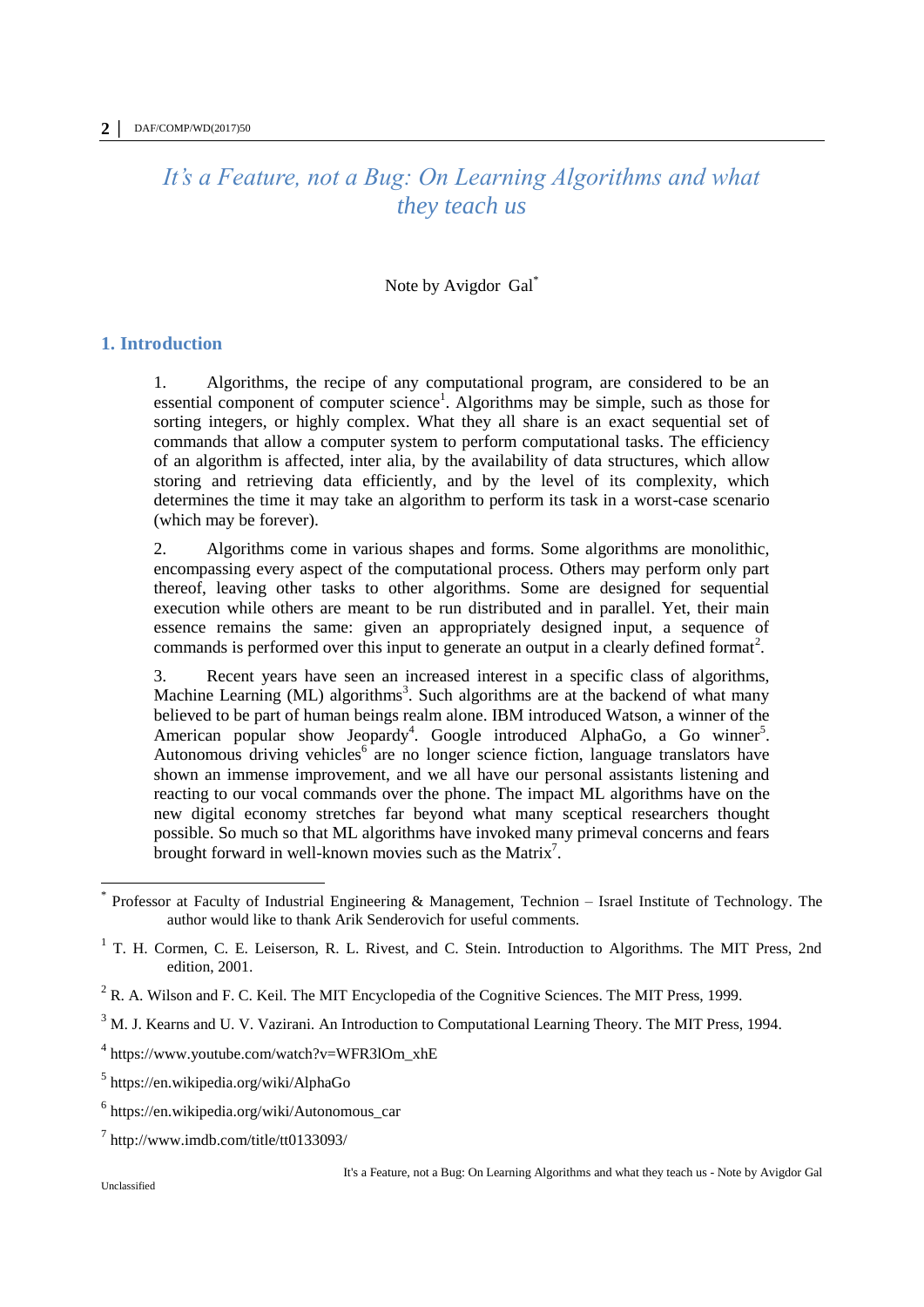4. The purpose of this short note is to enhance the understanding of what it means for an algorithm to learn, who teaches the algorithms, what they learn, and to what extent they can share with us what they have learned. This understanding can serve as a starting point for regulators to better understand what can and cannot be demanded from market players using algorithms. The discussion focuses in particular on machine learning algorithms. The reason is three-fold. First, the use of such algorithms is becoming more commonplace. Second, they often obscure the reasons for their outcomes, making it easier for the user to claim he was not aware of what the outcome would be. Finally, such algorithms can be employed by regulatory authorities to study other algorithms or to determine what has driven the market outcome.

## **2. AlgorithmsLearn Whatever Data Teach Them**

5. Machine learning algorithms are first and foremost, algorithms. Accordingly, they re- quire a well-structured input, they follow a clearly defined sequence of commands and they produce output. So what exactly sets ML algorithms apart from other algorithms? Have the advancements in ML that took place in the past decade created a paradigm shift? The answer to these questions may come as a surprise. It is not the algorithmic practice that has significantly changed, although new and more efficient algorithms are invented all the time. It is the data that made the major impact here. To be more specific, it is the information explosion (a.k.a Big Data) of recent years, which includes technological advancements such as the Internet of Things (accumulation), cloud computing (management), and data mining (analytics) $\delta$ , that has made the main difference for using algorithms in our marketplace.

6. Big data is commonly characterized via a set of "V"s, out of which three became mostly prominent. Big data is characterized by volumes of data that are gathered, managed, and analysed. Velocity refers to the speed in which data accumulates and the amount of change to the data. Big data variety refers to the availability of heterogeneous data sources.

7. How has this information explosion affected the performance of algorithms? Given sufficient amounts of data (which we can collect or purchase) and sufficient amounts of computing resources (which we can purchase), algorithms can learn from data. Generally, the larger the volume, velocity, and variety from which the algorithm can learn, the better it becomes at its tasks. Learning from data is generally separated into supervised and unsupervised learning. In supervised learning a part of the data, called the training set, is annotated with the "correct" answer to the learned task. This training set is used to create a model for a correct answer. Then, given a new test set, the algorithm uses the learned model to determine an answer for it. In unsupervised learning, no correct answers are provided. Instead, the algorithm resorts to pre-coded measures that serve as good indicators of "success".

8. There are many learning tasks ML algorithms may fulfil. For illustration purposes, consider the following set of learning task examples. In what follows we use the term data instance to identify one sample datum from the data the algorithm receives, e.g., a report on gasoline price:

 $\overline{a}$ 

<sup>&</sup>lt;sup>8</sup> A. Gal. Tutorial: Uncertain entity resolution. PVLDB, 7(13):1711{1712, 2014.

It's a Feature, not a Bug: On Learning Algorithms and what they teach us - Note by Avigdor Gal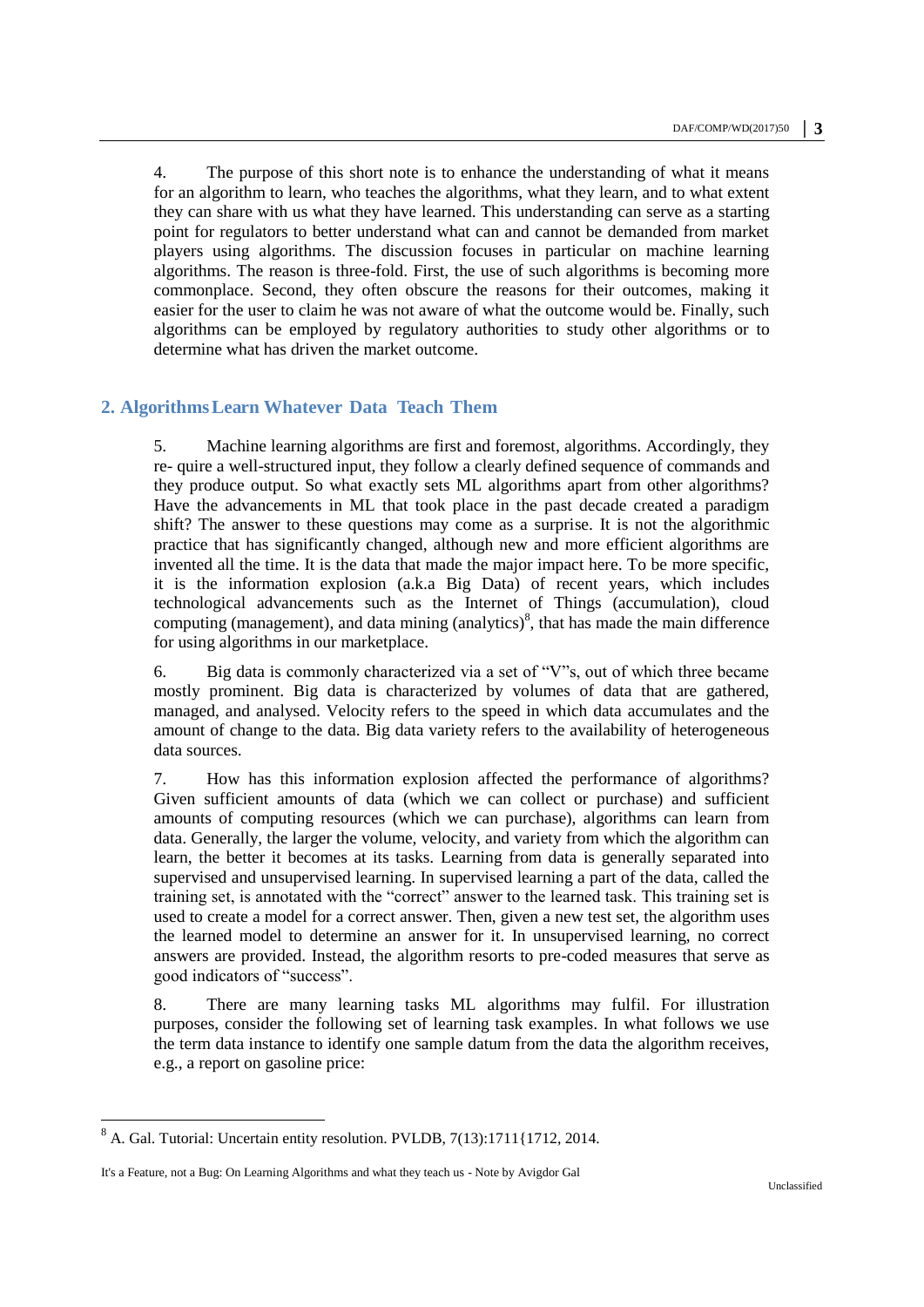- **Classification**: given a fixed set of categories, the algorithm aims at correctly associate a data instance with a category. For example, given a set of TV shows a viewer watches, the algorithm aims at classifying a viewer as belonging to one of the following categories: baby, child, teenager, young adult, adult, and senior.
- **Clustering**: organizing a set of data instances (that is, one sample datum from the data the algorithm receives) into one group, based on some sense of similarity. For example, putting together all the bank accounts of a single customer. Unlike classification, here the set of categories is not pre-determined.
- **Prediction**: providing an assessment for a future value. For example, predicting what will be the price of gasoline at a competitor's gas station and when would the next price increase occur. To illustrate the prediction task, consider Figure 1, which presents graphically the outcome of an ML algorithm, which is part of a specific category of learning algorithms called decision trees. Algorithms in this category create a decision tree, which is constructed from decision nodes and edges that direct the decision from one node to the next. Given a new data instance, the algorithm starts from the root of a tree and follows the relevant node, which determines what should one do. For example, Figure 1 illustrates a decision tree that predicts an outcome (say, wait time) based on a single feature, called Start Hour. If the start hour is before 9:52, the value is predicted to be 72. After 9:52 and before 15:13, the value is predicted to be 50 and afterwards, 60.

#### **Figure 1. Decision Tree Example**



#### **3. AlgorithmsLearn from Features**

9. Now that we have established that ML algorithms learn from data, let us focus on how, in principle, such algorithms learn. For that consider one typical way of formatting an input to be used by an ML algorithm, a format we shall refer to as a relational log, or simply a  $log<sup>9</sup>$ . A relational log is constructed from rows (also termed tuples), where each row is a data instance, as defined above. A row is constructed from a set of features (also termed attributes) where each feature is a specific type of data observation. As an example, consider a relational log that represents sale prices of gasoline in a gas station. A row in such a log may contain features like: day, time, station, gasoline type, and price. It may also contain features like temperature, road congestion, and even the colour of the flag on top of a competing gas station. Some features may be the result of mix-and-match

<sup>&</sup>lt;sup>9</sup> A. Gal, A. Mandelbaum, F. Schnitzler, A. Senderovich, and M. Weidlich. Travel-ing time prediction in scheduled transportation with journey segments. Inf. Syst.,64:266{280, 2017.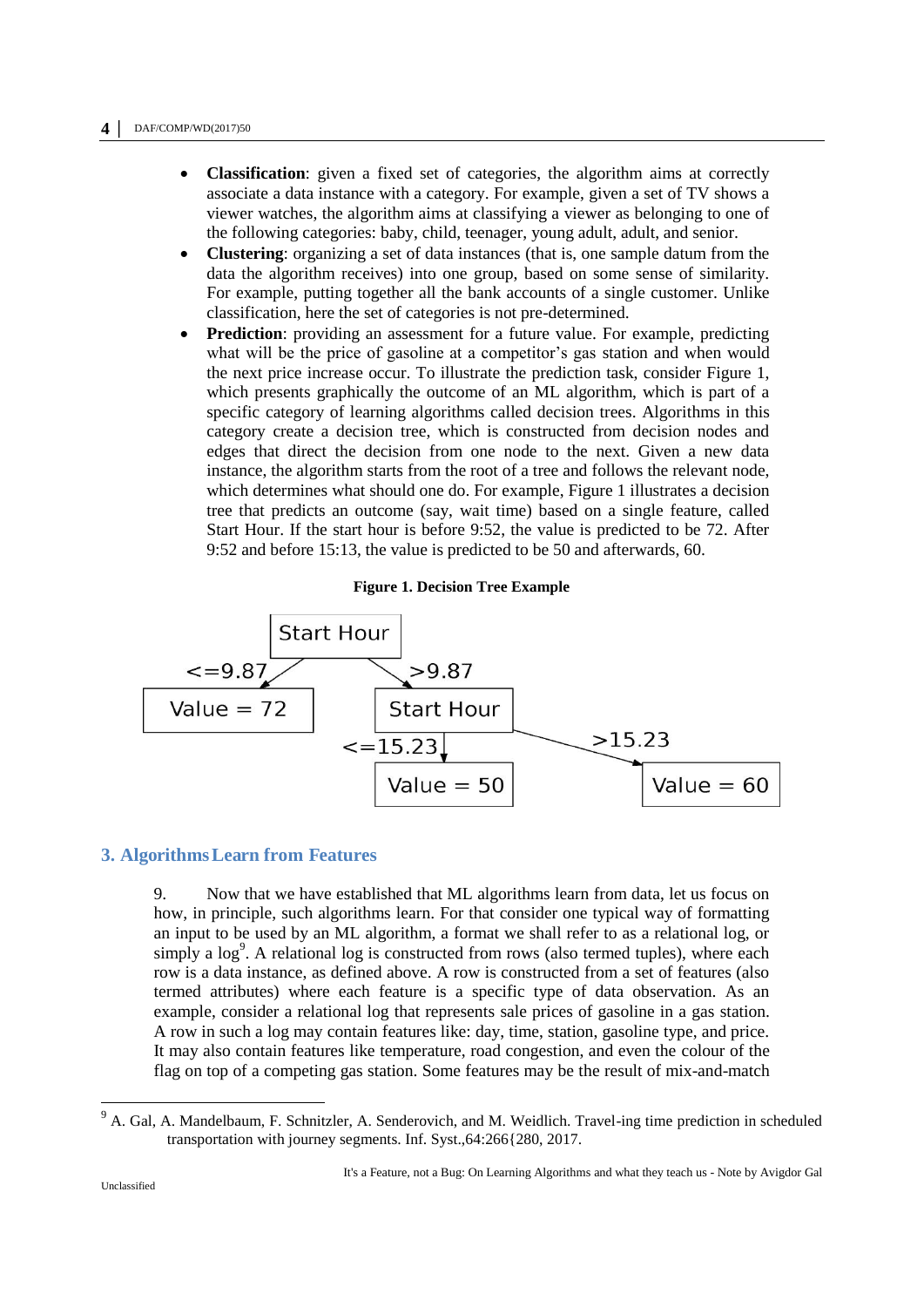of other features, using information-theoretic mathematical functions (like value smoothing functions) to which we cannot necessarily attach meaning in the domain of discourse.

10. ML algorithms determine which of the features at their disposal has the highest impact in forecasting a value that is close to the one conceived to be correct. Accordingly, a classification algorithm seeks to determine a set of features whose values can best determine the correct class for a data instance. Alternatively, for prediction, an ML algorithm may look for a linear combination of feature values (each with a different weight) that yields a value that is as close as possible to the value to be predicted.

11. In many of the ML algorithms it is easy to observe not only what they have learned (e.g., a category, a cluster, or a predicted value) but also how they reached their conclusion (which features were used in the learning process and how much weight what assigned to their values). To illustrate this point, let us look again at decision trees. The example in Figure 1 introduced a decision tree with a single feature, Start Hour, yet decision trees may be constructed from multiple features. Take, for example, an algorithm that determines the prices to be charged for gasoline. Learning from the data, the algorithm may base the price on features such as road congestion and the external temperature, the effects of which on demand for gas is not easily observable without careful analysis of the data. Once a complete path of the tree is completed, a leaf node is reached with a decision (e.g., increase gasoline price by 2 cents).

12. Nowadays, many consider deep learning<sup>10</sup>, a class of computerized neural networks- based algorithms, to be a separate, subclass of ML algorithms. This is true. One of the things that sets them apart from other ML algorithms is their limited ability to explain their decision making. In deep learning, features are created as a (possibly complex) computation over multiple features, making such algorithms' decision-making hard to explain.

## **4. Regulatingwith Features**

13. More and more decision-making is transferred to algorithms. Algorithms advise us which path to take to reach our destination. Algorithms tell us which TV series we should watch next, which book to purchase, and how generous we should be when attending a wedding. Algorithms advise on health issues and recommend physical activities. Algorithms also become prominent in business decision-making, enabling an efficient analysis of relevant data.

14. This raises the following question: to what extent can the regulator expect to under- stand the decisions made by algorithms in order to determine any wrongdoing? Equipped with the understanding of how ML algorithms operate, we can now provide educated answers to this regulatory question. An important element that affects the regulatory process involves the level of access to the algorithm. Such access can be placed on a spectrum, from black box to white box. Black box access<sup>11</sup> means that a regulator will be able to execute the code and gain access to its output, without accessing

<sup>&</sup>lt;sup>10</sup> L. Deng and D. Yu. Deep learning: Methods and applications. Foundations and Trends in Signal Processing, 7(34):197{387, 2014.

 $11$  https://en.wikipedia.org/wiki/Black-box\_testing

It's a Feature, not a Bug: On Learning Algorithms and what they teach us - Note by Avigdor Gal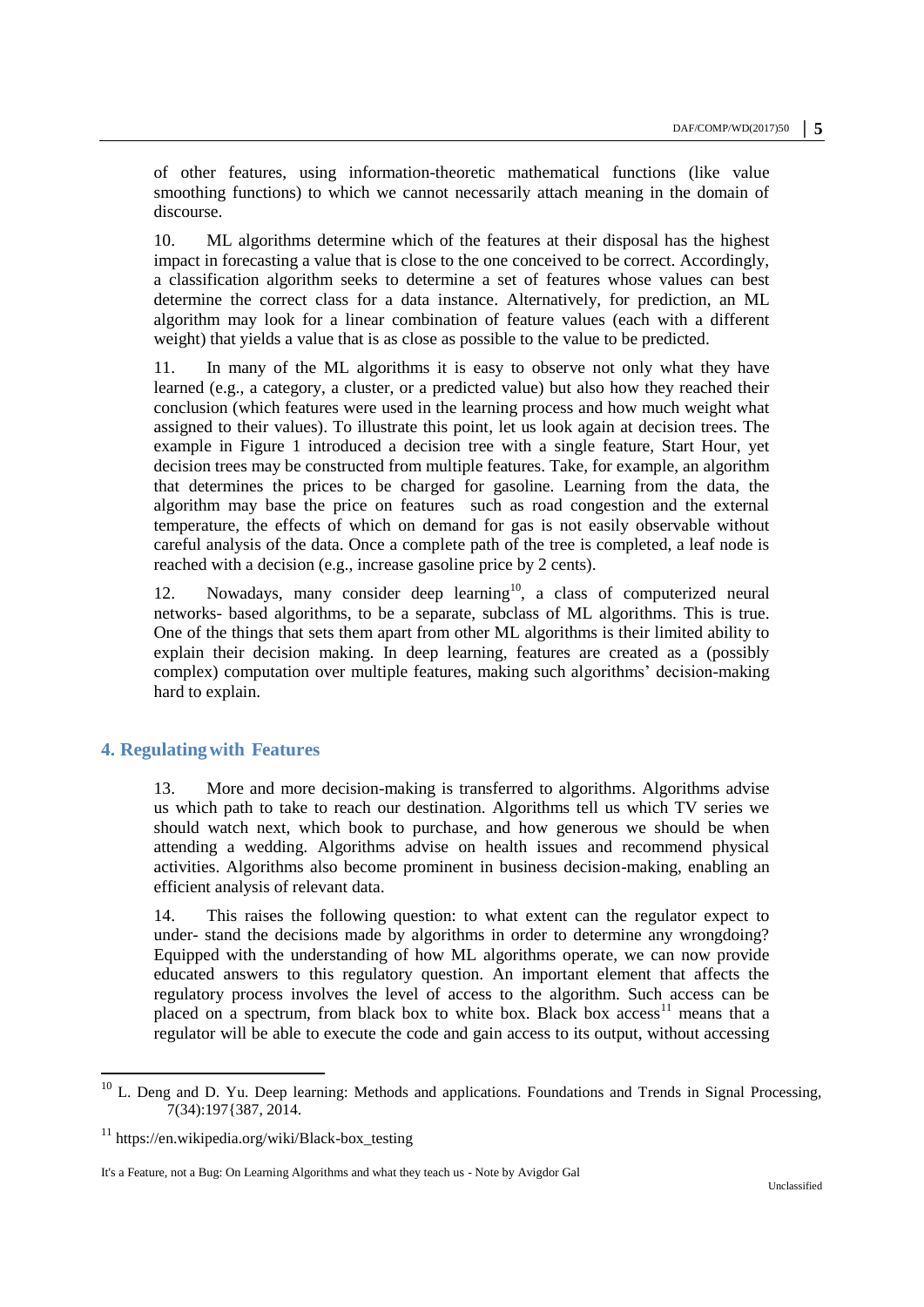the code itself. The other extreme of the spectrum is the white box  $access^{12}$  where a regulator is allowed to access and analyse the code itself. Black box access allows organizations to keep their trade secrets, keeping in mind that the algorithm's comparative advantage may not necessarily lie in the "science" of the algorithm but rather in its "engineering," including the way the algorithm is tuned and the methods that it uses for improved performance. Therefore, the terms under which access to the algorithm is granted should be set to allow regulatory oversight, without risking the organization's intellectual property or trade secrets.

15. The second element that affects the ability to regulate algorithms, involves the access of the regulatory body to the dataset used by the algorithm. This dataset is important for two reasons. First, once the dataset and the algorithm are available, regulators can check whether a specific outcome was indeed the outcome of the specific algorithm. To do so, regulators can use a tool borrowed from empirical sciences, which is known as repeatability. Repeatability measures the "closeness of the agreement between the results of successive measurements of the same measure and carried out under the same conditions of measurement."<sup>13</sup> It is worth noting that for repeatability, using a black box access is sufficient.

16. Repeatability provides a "sanity check," to validate the reports of a firm. Yet, it still leaves us with questions regarding the actual decision-making of the algorithm. This leads to the second reason why access to data is important. Where a firm uses an algorithm that exposes its selection, e.g., in the form of a decision tree, the regulator can determine whether the algorithm uses features that it considers legitimate. If, for example, a firm's algorithm uses temperature and congestion in determining gasoline prices, the regulator may be less concerned than if the main feature is the colour of flag of a neighbouring gas station (which may be a covert channel for collusion). Where such features are unclear, the availability of the data enables the regulator to run a set of existing ML algorithms on the data and on the outcomes observed, in order to determine which features were used to reach the outcome. Such know-how requires familiarity with state-of-the-art ML algorithms and the ability to use existing frameworks (e.g., Google's TensorFlow<sup>14</sup> and Python's Scikit-learn<sup>15</sup>). Put differently, by using publicly available ML algorithms, it is possible to re-create the results yielded by the algorithms (measured by using statistical measures such as  $RMSE<sup>16</sup>$  and gather from the results the prominent features used by the firm's proprietary algorithm.

# **5. Conclusions**

17. We have provided an introduction to learning algorithms, explained how algorithms learn from data and introduced the concept of features, a central concept to the way algorithms learn. We then discussed the possibilities of regulatory agencies to

<sup>&</sup>lt;sup>12</sup> https://en.wikipedia.org/wiki/White-box\_testing

<sup>&</sup>lt;sup>13</sup> http://www.pitt.edu/~jdnorton/teaching/1702 jnrsnr\_sem/docs/Reproducibility/reproducibility.html

<sup>14</sup> https://www.tensorflow.org/

<sup>15</sup> http://scikit-learn.org/stable/

<sup>&</sup>lt;sup>16</sup> R. J. Hyndman and A. B. Koehler. Another look at measures of forecast accuracy. International Journal of Forecasting, 22(4):679 { 688, 2006.